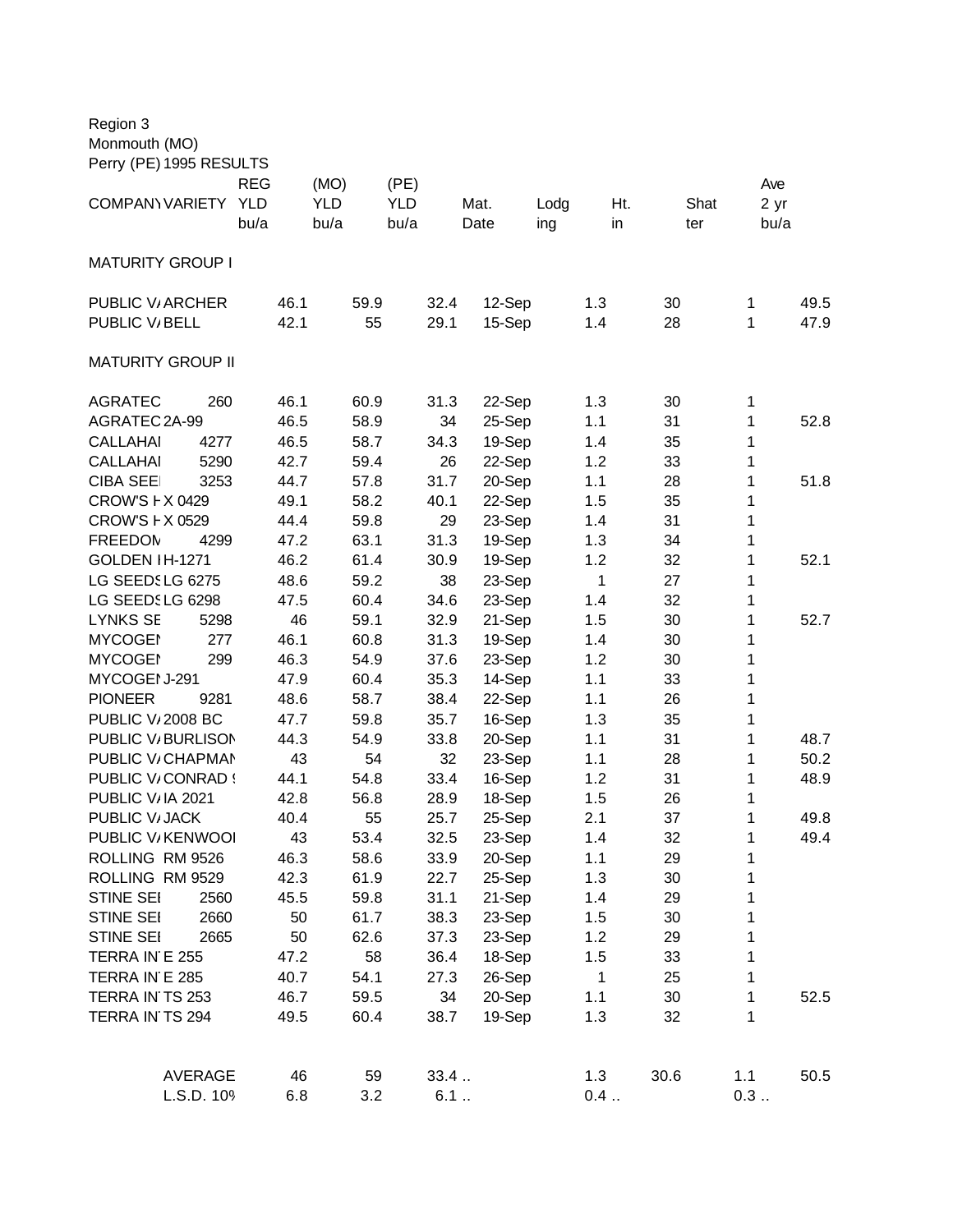| L.S.D. 309                | 4.3  | $\overline{2}$          | 3.8  |        | 0.2            |    | 0.2  |      |
|---------------------------|------|-------------------------|------|--------|----------------|----|------|------|
| <b>STD ERR</b>            | 2.1  | 1.4                     | 2.6  |        | 0.1            |    | 0.1  | 1.7  |
| <b>COEFF OI</b>           | 7.8  | $\overline{\mathbf{4}}$ | 13.3 |        | 16.1           |    | 16.3 | 6    |
|                           |      |                         |      |        |                |    |      |      |
|                           |      |                         |      |        |                |    |      |      |
| <b>MATURITY GROUP III</b> |      |                         |      |        |                |    |      |      |
| 340<br><b>AGRATEC</b>     | 49.1 | 55.3                    | 42.8 | 27-Sep | 1.5            | 36 | 1    | 50.9 |
| <b>AGRATEC</b><br>350     | 50.2 | 59.8                    | 40.5 | 26-Sep | 1.3            | 38 | 1    | 52.8 |
| 362<br><b>AGRATEC</b>     | 42.9 | 57.7                    | 28.1 | 27-Sep | 1.6            | 35 | 1    | 47.9 |
| AGRATEC 3A-75             | 40.4 | 53.7                    | 27.1 | 1-Oct  | 1.9            | 35 | 1    | 46.2 |
| <b>AGRATEC</b><br>4304    | 45.7 | 58.6                    | 32.8 | 21-Sep | 1.7            | 35 | 1    |      |
| <b>BECK'S SI</b><br>345   | 46   | 58.2                    | 33.7 | 30-Sep | 1.3            | 32 | 1    |      |
| <b>CALLAHAI</b><br>4301   | 47.1 | 58.9                    | 35.4 | 23-Sep | 1.8            | 37 | 1    |      |
| <b>CALLAHAI</b><br>4315   | 47.2 | 59                      | 35.3 | 23-Sep | 1.6            | 34 | 1    |      |
| CALLAHAI 6336 X           | 45.1 | 58.8                    | 31.4 | 26-Sep | 1.2            | 31 | 1    |      |
| CALLAHAI 6355 X           | 48.9 | 60.3                    | 37.4 | 24-Sep | 1.5            | 33 | 1    |      |
| CIBA SEE 3013 Y           | 43.9 | 60.4                    | 27.4 | 22-Sep | 1.3            | 31 | 1    |      |
| <b>CIBA SEE</b><br>3311   | 41.6 | 59.3                    | 23.9 | 22-Sep | 1.4            | 31 | 1    | 46.6 |
| <b>CIBA SEE</b><br>3345   | 40.9 | 56.6                    | 25.3 | 24-Sep | 1.7            | 34 | 1    |      |
| <b>CIBA SEE</b><br>3362   | 43.6 | 59.4                    | 27.8 | 27-Sep | 1.7            | 31 | 1    | 50.3 |
| <b>CIBA SEE 3522 Y</b>    | 45.4 | 58.5                    | 32.3 | 27-Sep | 1.4            | 38 | 1    |      |
| COLE GR(DYNA-GR(          | 43.4 | 58.6                    | 28.1 | 24-Sep | 1.7            | 32 | 1    | 50.3 |
| COLE GR(DYNA-GR(          | 46.8 | 56.7                    | 36.9 | 29-Sep | 1.8            | 32 | 1    | 53.4 |
| COLE GR(DYNA-GR(          | 47.9 | 59.9                    | 35.9 | 23-Sep | 1.9            | 31 | 1    |      |
| COLE GR(DYNA-GR(          | 43.9 | 59.3                    | 28.6 | 25-Sep | 1.4            | 36 | 1    |      |
| CROW'S F X 0332           | 46.9 | 61.4                    | 32.5 | 25-Sep | 1.5            | 32 | 1    |      |
| CROW'S F X 0333           | 46   | 57.9                    | 34   | 23-Sep | 1.7            | 31 | 1    |      |
| DAIRYLANDSR-317           | 45.9 | 55.3                    | 36.5 | 26-Sep | 1.8            | 35 | 1    |      |
| DAIRYLANDSR-345           | 47.2 | 61                      | 33.3 | 29-Sep | 1.7            | 36 | 1    |      |
| DAIRYLANDSR-365           | 45.3 | 58.7                    | 31.9 | 25-Sep | 1.8            | 32 | 1    |      |
| DAIRYLANDSR-370 S         | 47.8 | 58.7                    | 36.9 | 27-Sep | 1.9            | 40 | 1    |      |
| DAIRYLANDST-3131          | 44.2 | 59.5                    | 28.9 | 24-Sep | $\overline{2}$ | 31 | 1    |      |
| DAIRYLANDST-3308          | 48.2 | 58.1                    | 38.4 | 1-Oct  | 1.7            | 41 | 1    |      |
| DEKALB CCX 313            | 50.2 | 58.2                    | 42.3 | 26-Sep | 1.7            | 35 | 1    | 52.8 |
| DEKALB CCX 314            | 47.8 | 62.1                    | 33.4 | 26-Sep | 1.4            | 36 | 1    | 52.5 |
| DEKALB CCX 340 C          | 47.6 | 58.1                    | 37.1 | 29-Sep | 1.4            | 36 | 1    | 52.4 |
| DEKALB CCX 351            | 45.4 | 55.2                    | 35.6 | 29-Sep | 1.4            | 33 | 1    |      |
| DEKALB CCX 368            | 44   | 54.4                    | 33.7 | 27-Sep | 1.4            | 34 | 1    |      |
| DEKALB CCX 377            | 44   | 55.6                    | 32.5 | 26-Sep | 1.5            | 36 | 1    | 49.9 |
| DEKALB CCX 399            | 45   | 54                      | 36.1 | 28-Sep | 1.6            | 38 | 1    | 52.2 |
| <b>FREEDOM</b><br>4347    | 44   | 55.3                    | 32.8 | 27-Sep | 1.9            | 35 | 1    |      |
| FREEDOM 4350 SCN          | 47.6 | 60.3                    | 34.8 | 23-Sep | 1.4            | 40 | 1    |      |
| <b>FREEDOM</b><br>4355    | 50.6 | 59.8                    | 41.3 | 28-Sep | 1.8            | 35 | 1    |      |
| GOLDEN IH-1328            | 44.1 | 59.9                    | 28.3 | 28-Sep | 1.2            | 31 | 1    | 49   |
| GOLDEN IH-1353            | 48   | 57.3                    | 38.8 | 30-Sep | 1.7            | 36 | 1    | 51.5 |
| GOLDEN IX-310             | 49.5 | 59.4                    | 39.5 | 24-Sep | 1.4            | 34 | 1    |      |
| GROWMA HS 3995            | 43.8 | 55.6                    | 31.9 | 1-Oct  | 1.8            | 33 | 1    | 49.7 |
| GROWMA HS E 323           | 46.8 | 61.2                    | 32.4 | 26-Sep | 1.5            | 34 | 1    |      |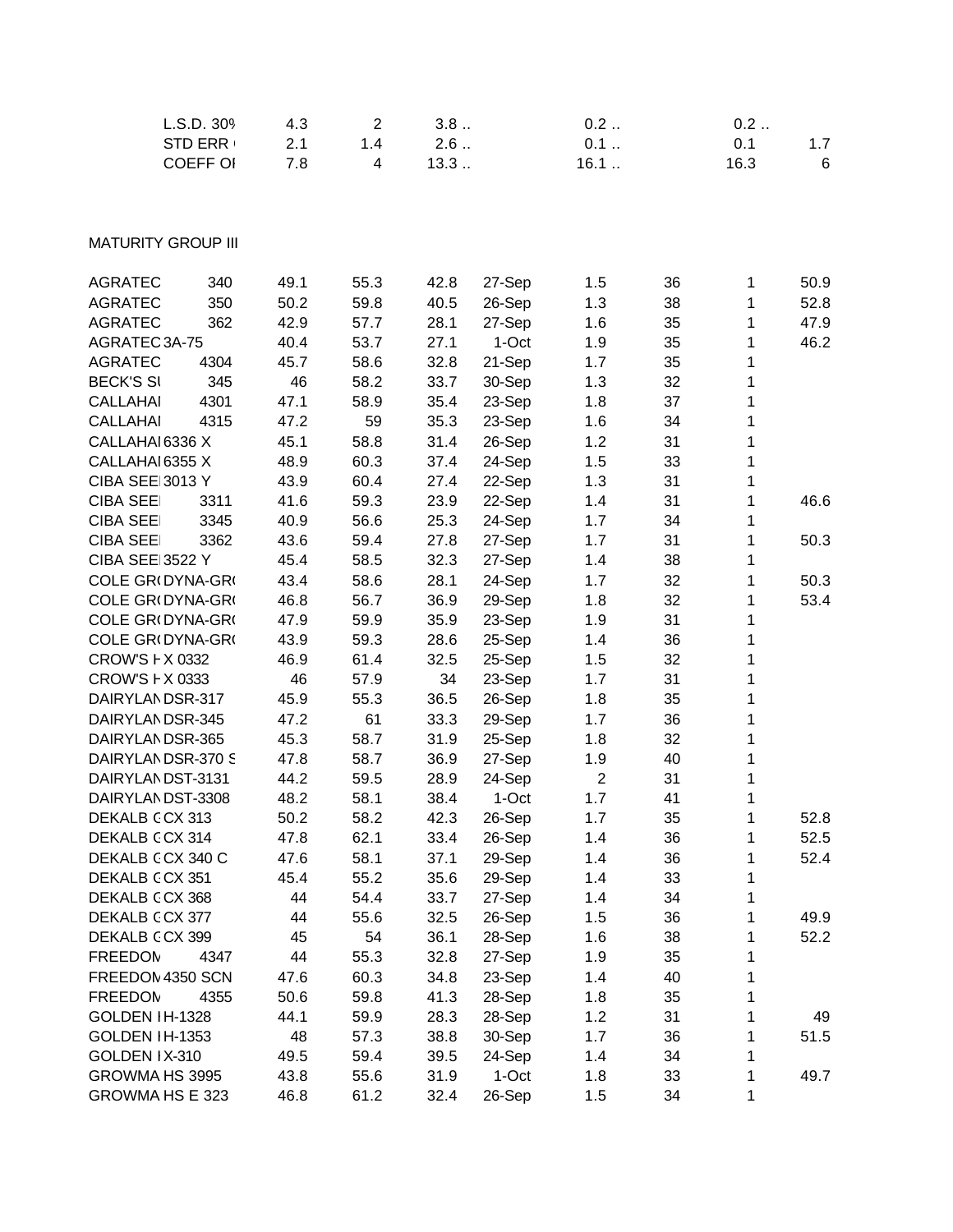| <b>GROWMA HS E 324</b>   |      | 50   | 60.9 | 39   | 30-Sep | 1.6            | 34 | 1 |      |
|--------------------------|------|------|------|------|--------|----------------|----|---|------|
| <b>GROWMA HS E 332</b>   |      | 44.8 | 58.1 | 31.5 | 27-Sep | 1.5            | 32 | 1 |      |
| GROWMA HS E 342          |      | 49.8 | 59.1 | 40.4 | 29-Sep | 1.9            | 35 | 1 |      |
| GROWMA HS E 351          |      | 50.1 | 61.4 | 38.8 | 1-Oct  | 1.6            | 36 | 1 |      |
| GROWMA HS E 382          |      | 48.2 | 57.4 | 39.1 | 29-Sep | 1.4            | 32 | 1 |      |
| HOBLIT SIHB 330          |      | 41.5 | 58.9 | 24.1 | 21-Sep | $\mathbf{1}$   | 31 | 1 | 48.6 |
| <b>HOBLIT SI HB 347</b>  |      | 48   | 56.6 | 39.4 | 26-Sep | 1.5            | 31 | 1 |      |
| I.C.I. SEEI D-321        |      | 48.7 | 61.1 | 36.4 | 25-Sep | 1.7            | 33 | 1 | 52.5 |
| I.C.I. SEEI D-330 STS    |      | 50.3 | 59.8 | 40.9 | 28-Sep | 1.5            | 33 | 1 |      |
| I.C.I. SEEI D-337        |      | 46.9 | 56.5 | 37.2 | 22-Sep | 1.4            | 31 | 1 | 51.5 |
| I.C.I. SEEI D-371        |      | 48.2 | 60.9 | 35.4 | 28-Sep | 1.7            | 33 | 1 | 53.7 |
| <b>INTERSTA</b>          | 9233 | 46.3 | 60.5 | 32   | 24-Sep | 1.3            | 30 | 1 | 50.5 |
| <b>INTERSTA</b>          | 9432 | 46.9 | 61.6 | 32.1 | 26-Sep | 1.6            | 33 | 1 |      |
| <b>INTERSTA</b>          | 9436 | 41.3 | 56.9 | 25.7 | 28-Sep | 1.7            | 33 | 1 | 47   |
| <b>INTERSTA</b>          | 9536 | 47   | 58.8 | 35.2 | 23-Sep | 1.9            | 30 | 1 |      |
| <b>INTERSTA</b>          | 9539 | 45.8 | 54.8 | 36.8 | 30-Sep | 1.8            | 35 | 1 |      |
| <b>KRUGER : K-3232</b>   |      | 48.5 | 62.5 | 34.5 | 26-Sep | 1.3            | 32 | 1 |      |
| <b>KRUGER : K-3333</b>   |      | 41.7 | 58.1 | 25.3 | 23-Sep | 1.9            | 31 | 1 |      |
| <b>KRUGER : K-3505</b>   |      | 48.3 | 60.1 | 36.5 | 26-Sep | $\overline{2}$ | 34 | 1 |      |
|                          |      |      |      |      |        |                |    |   |      |
| <b>KRUGER : K-3525</b>   |      | 49.6 | 64.9 | 34.4 | 20-Sep | 1.5            | 31 | 1 |      |
| <b>KRUGER : K-3606</b>   |      | 51.5 | 62   | 41.1 | 23-Sep | 1.5            | 34 | 1 |      |
| <b>KRUGER : K-3636</b>   |      | 49.4 | 56   | 42.8 | 27-Sep | 1.5            | 33 | 1 |      |
| KRUGER : K-3769+         |      | 46.5 | 58   | 34.9 | 24-Sep | $\overline{c}$ | 33 | 1 |      |
| <b>KRUGER : K-4040</b>   |      | 46.8 | 61.3 | 32.3 | 3-Oct  | 1.7            | 36 | 1 |      |
| KRUGER : KB-3505         |      | 48.4 | 61.2 | 35.6 | 24-Sep | 1.6            | 35 | 1 |      |
| KSC/CHAIK-3444 SC        |      | 48   | 61.4 | 34.5 | 23-Sep | 1.3            | 35 | 1 |      |
| LEWIS HY 3204 STS        |      | 41.9 | 54.8 | 29.1 | 24-Sep | 1.1            | 32 | 1 |      |
| <b>LEWIS HY</b>          | 322  | 47.8 | 57.4 | 38.3 | 25-Sep | 1.7            | 34 | 1 |      |
| <b>LEWIS HY</b>          | 349  | 46.3 | 55.9 | 36.7 | 24-Sep | 1.9            | 34 | 1 | 51.4 |
| <b>LEWIS HY</b>          | 390  | 45.7 | 60   | 31.4 | 30-Sep | 1.7            | 37 | 1 |      |
| LG SEEDSLG 6327          |      | 47.6 | 59.8 | 35.4 | 26-Sep | 1.7            | 34 | 1 |      |
| LG SEEDSLG 6335          |      | 42.7 | 60.3 | 25.2 | 23-Sep | 1.2            | 31 | 1 |      |
| LG SEEDSNB 3708          |      | 44.3 | 56   | 32.6 | 30-Sep | 1.8            | 33 | 1 | 49.7 |
| <b>LYNKS SE</b>          | 5318 | 49.6 | 61.6 | 37.5 | 22-Sep | 1.5            | 36 | 1 |      |
| <b>LYNKS SE</b>          | 5373 | 45.3 | 56.5 | 34   | 29-Sep | 1.6            | 34 | 1 | 51.2 |
| <b>MERSCHI EISENHO\</b>  |      | 43   | 53.4 | 32.6 | 3-Oct  | 1.8            | 38 | 1 | 49.6 |
| <b>MERSCHI FILLMORE</b>  |      | 48.6 | 62.6 | 34.6 | 26-Sep | 1.4            | 31 | 1 | 55.3 |
| <b>MERSCHI HAYES III</b> |      | 48.6 | 60.3 | 36.9 | 1-Oct  | 1.8            | 32 | 1 |      |
| <b>MERSCHI KENNEDY</b>   |      | 46   | 56.6 | 35.3 | 25-Sep | 1.8            | 33 | 1 | 52.3 |
| <b>MERSCHI TRUMAN I</b>  |      | 47   | 60.3 | 33.7 | 27-Sep | 1.6            | 36 | 1 | 52.5 |
| <b>MYCOGEI</b>           | 356  | 41.9 | 57.2 | 26.6 | 27-Sep | 1.2            | 32 | 1 | 49.5 |
| <b>MYCOGEI</b>           | 360  | 50.2 | 60.6 | 39.8 | 25-Sep | 1.6            | 35 | 1 |      |
| NORTHRUS 30-06           |      | 49.4 | 62.1 | 36.6 | 24-Sep | 1.2            | 35 | 1 | 53.9 |
| NORTHRUS 35-35           |      | 46.7 | 57.3 | 36   | 28-Sep | 1.1            | 32 | 1 | 51.4 |
| NORTHRUX 9531            |      | 47.8 | 60.2 | 35.3 | 23-Sep | 1.3            | 32 | 1 |      |
| <b>PIONEER</b>           | 9343 | 46   | 60.9 | 31.1 | 23-Sep | 1.8            | 32 | 1 |      |
| <b>PIONEER</b>           | 9352 | 47.6 | 62.9 | 32.4 | 26-Sep | 1.8            | 32 | 1 |      |
| <b>PIONEER</b>           | 9362 | 46.9 | 60.3 | 33.5 | 22-Sep | 1.2            | 34 | 1 | 49.8 |
| <b>PIONEER</b>           | 9381 | 48.6 | 62.3 | 34.8 | 27-Sep | 1.4            | 32 | 1 | 52.6 |
| <b>PIONEER</b>           | 9392 | 47.5 | 61.2 | 33.8 | 1-Oct  | 1.6            | 36 | 1 | 50.7 |
|                          |      |      |      |      |        |                |    |   |      |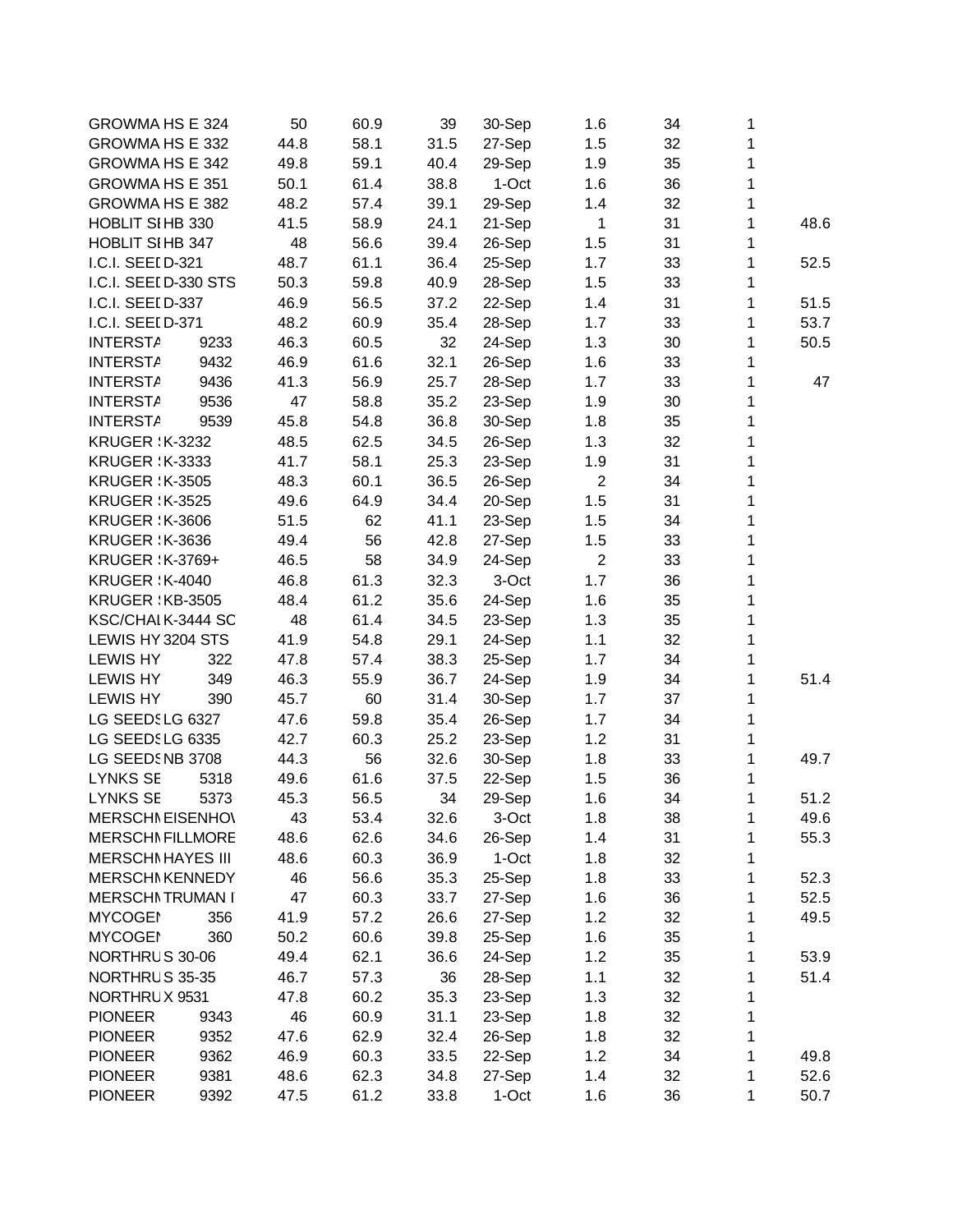| <b>PIONEER</b>              | 9394            | 44.6 | 55.3 | 33.9 | 1-Oct  | 1.7            | 40   | 1            |      |
|-----------------------------|-----------------|------|------|------|--------|----------------|------|--------------|------|
| PUBLIC V <sub>2007</sub> BC |                 | 44.6 | 56.9 | 32.3 | 19-Sep | 1.4            | 30   | 1            |      |
| PUBLIC V/CHARLES            |                 | 38.1 | 54.9 | 21.3 | 28-Sep | $\mathbf{1}$   | 22   | 1            |      |
| PUBLIC V/EDISON             |                 | 41.7 | 57.7 | 25.8 | 25-Sep | 1.6            | 34   | 1            | 46.4 |
| PUBLIC V/IA 2022            |                 | 44.5 | 64.5 | 24.6 | 21-Sep | 1.3            | 34   | 1            |      |
| PUBLIC V/IA 3003            |                 | 46.1 | 61.5 | 30.8 | 16-Sep | 1.2            | 29   | 1            | 49.1 |
| PUBLIC V/IA 3004            |                 | 41.3 | 62.1 | 20.5 | 21-Sep | 1.5            | 34   | 1            |      |
| PUBLIC V/IROQUOIS           |                 | 47.8 | 56.8 | 38.7 | 21-Sep | $\overline{2}$ | 37   | 1            | 50.7 |
| PUBLIC V/LINFORD            |                 | 41.3 | 53.2 | 29.3 | 1-Oct  | $\overline{c}$ | 39   | 1            | 46   |
| PUBLIC V/MACON              |                 | 43.5 | 56.3 | 30.8 | 28-Sep | 1.8            | 33   | 1            | 51.6 |
| PUBLIC V/MARCUS             |                 | 40.7 | 52.8 | 28.7 | 15-Sep | 1.8            | 29   | 1            |      |
| PUBLIC V/PIATT              |                 | 43.2 | 56.1 | 30.3 | 24-Sep | 1.5            | 34   | 1            | 48.1 |
| PUBLIC V/ PROBST            |                 | 48.2 | 56   | 40.5 | 27-Sep | 1.8            | 36   | 1            | 51.5 |
| PUBLIC V/RESNIK             |                 | 43.5 | 55.3 | 31.7 | 25-Sep | 1.6            | 33   | 1            | 46.6 |
| PUBLIC V/SALINE             |                 | 44.4 | 55.3 | 33.5 | 1-Oct  | $\overline{2}$ | 41   | 1            | 48.6 |
| PUBLIC V <sub>/THORNE</sub> |                 | 45.2 | 58.5 | 32   | 28-Sep | 1.7            | 31   | 1            | 49.2 |
| PUBLIC V/YALE               |                 | 43.4 | 56.2 | 30.6 | 2-Oct  | 1.8            | 36   | 1            | 48.8 |
| <b>SCOTT'S (95139 R)</b>    |                 | 46.2 | 51.4 | 40.9 | 27-Sep | $\overline{2}$ | 39   | 1            |      |
| <b>SCOTT'S (95237 R)</b>    |                 | 46.8 | 55.6 | 38   | 28-Sep | 1.8            | 37   | 1            |      |
| <b>SCOTT'S (COLUMBC</b>     |                 | 48   | 59.4 | 36.6 | 25-Sep | 1.4            | 35   | 1            |      |
| <b>SCOTT'S (MAVERICI</b>    |                 | 44.9 | 59.7 | 30   | 27-Sep | 1.7            | 38   | 1            |      |
| <b>SCOTT'S (SENTRA</b>      |                 | 45.1 | 56.3 | 33.9 | 1-Oct  | 1.6            | 34   | 1            |      |
| <b>STINE SEI</b>            | 3171            | 47.5 | 65.3 | 29.8 | 27-Sep | 1.4            | 33   | 1            |      |
| <b>STINE SEI</b>            | 3275            | 48   | 60.2 | 35.8 | 25-Sep | 1.7            | 32   | 1            |      |
| STINE SEI                   | 3630            | 46.7 | 60.8 | 32.7 | 25-Sep | 1.7            | 33   | 1            | 54   |
| <b>STINE SEI</b>            | 3660            | 44   | 63.3 | 24.8 | 29-Sep | 1.5            | 34   | 1            | 51.7 |
| <b>STINE SEI</b>            | 3680            | 44.6 | 61.6 | 27.7 | 1-Oct  | 1.3            | 30   | 1            | 51   |
| STONE SISE-3101             |                 | 51.1 | 63.6 | 38.6 | 23-Sep | 1.6            | 37   | 1            |      |
| TERRA IN E 315              |                 | 48.8 | 63.1 | 34.4 | 23-Sep | 1.6            | 36   | 1            |      |
| TERRA IN E 364              |                 | 48.6 | 61.5 | 35.8 | 29-Sep | 1.7            | 31   | 1            |      |
| TERRA IN E 374              |                 | 44.6 | 61.8 | 27.5 | 26-Sep | 1.7            | 30   | 1            |      |
| <b>TERRA IN TORCH</b>       |                 | 49.3 | 61.2 | 37.4 | 23-Sep | 1.6            | 33   | 1            | 53.2 |
| TERRA IN TS 345             |                 | 41.4 | 60.6 | 22.2 | 30-Sep | 1.4            | 32   | 1            |      |
| WILKEN S3431 N              |                 | 45.8 | 60.7 | 30.9 | 24-Sep | 1.7            | 34   | 1            |      |
| <b>WILKEN S</b>             | 3478            | 46.7 | 62.6 | 30.8 | 27-Sep | 1.6            | 30   | 1            |      |
| <b>WILKEN SWE 158</b>       |                 | 50.2 | 61.3 | 39   | 25-Sep | 1.4            | 37   | 1            |      |
| WILKEN SWE 159              |                 | 47.1 | 59.8 | 34.4 | 25-Sep | 1.9            | 32   | 1            |      |
| WILKEN SWE 166              |                 | 48.7 | 64.2 | 33.2 | 26-Sep | 1.3            | 31   | 1            |      |
| WILKEN SWE 172 CI           |                 | 46   | 59.9 | 32.1 | 26-Sep | 1.3            | 36   | 1            |      |
|                             |                 |      |      |      |        |                |      |              |      |
|                             | <b>AVERAGE</b>  | 46.2 | 59   | 33.5 |        | 1.6            | 34.1 | $\mathbf{1}$ | 50.6 |
|                             | L.S.D. 109      | 10   | 3.6  | 9.3  |        | 0.5            | 0.2  | 0.3          |      |
|                             | L.S.D. 309      | 6.3  | 2.3  | 5.9  |        | 0.3            | 0.1  | 0.2          |      |
|                             | <b>STD ERR</b>  | 3    | 1.6  | 4.   |        | 0.1            | 0.1  | 0.1          | 2.2  |
|                             | <b>COEFF OI</b> | 11.3 | 4.5  | 20.6 |        | 15.6           | 0.3  | 15.3         | 7.7  |

MATURITY GROUP IV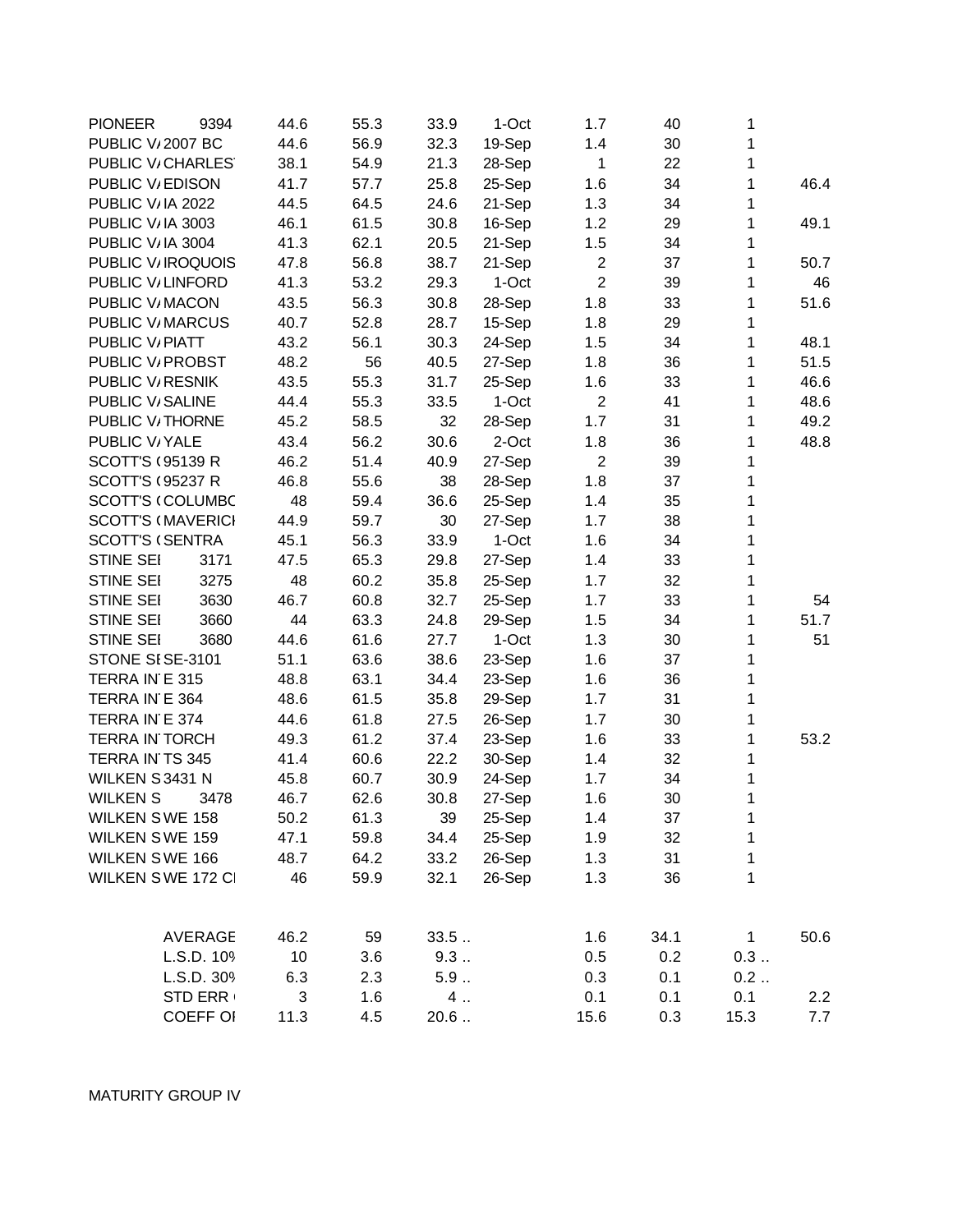| <b>CIBA SEE 4305 Y</b>     | 42.1 | 55.7 | 28.5 | 2-Oct  | 1.9            | 38   |                      |      |
|----------------------------|------|------|------|--------|----------------|------|----------------------|------|
| COLE GR(DYNA-GR(           | 45.6 | 55.3 | 35.9 | 30-Sep | 1.9            | 35   | 1                    | 53.8 |
| COLE GR(DYNA-GR(           | 44.8 | 59.5 | 30.1 | 2-Oct  | $\overline{2}$ | 34   |                      | 54   |
| DEKALB CCX 411             | 40.8 | 56.3 | 25.2 | 30-Sep | 1.7            | 32   |                      |      |
| GREAT LAGL 4015            | 45   | 57   | 33   | 2-Oct  | 1.9            | 36   |                      |      |
| KSC/CHAI K-4040+           | 47.2 | 66.5 | 27.9 | 1-Oct  | 1.9            | 35   |                      |      |
| KSC/CHAI K-4101+           | 49.2 | 62.3 | 36   | 1-Oct  | 1.9            | 34   |                      |      |
| KSC/CHAIK-4545             | 36.6 | 48.8 | 24.4 | 6-Oct  | 2.2            | 39   |                      |      |
| <b>PIONEER</b><br>9412     | 48.2 | 59.9 | 36.6 | 3-Oct  | 1.4            | 33   |                      |      |
| PUBLIC V/BRONSON           | 41.4 | 52.3 | 30.4 | 1-Oct  | 2.2            | 38   | 1                    | 47.3 |
| PUBLIC V <sub>/FLYER</sub> | 43   | 53.1 | 32.8 | 30-Sep | 1.7            | 35   | 1                    | 48.6 |
| PUBLIC V/ HAMILTON         | 45.7 | 59.8 | 31.6 | 28-Sep | 1.8            | 32   |                      | 50.7 |
| <b>SCOTT'S (BULLDOG</b>    | 45.9 | 55.8 | 36   | 2-Oct  | 2              | 34   | 1                    |      |
| <b>AVERAGE</b>             | 44.6 | 57.3 | 32.8 |        | 1.9            | 35.6 | 1                    | 50.9 |
| L.S.D. 109                 | 11   | 4.2  | 10.3 |        | 0.6            | 2.3  | $\ddot{\phantom{0}}$ |      |
| L.S.D. 30%                 | 6.9  | 2.6  | 6.4  |        | 0.4            | 1.4  | н.                   |      |
| <b>STD ERR</b>             | 3.3  | 1.7  | 4.3  |        | 0.2            | 0.7  |                      | 3    |
| <b>COEFF OI</b>            | 12.8 | 5.3  | 22.8 |        | 16             | 3.3  |                      | 10.3 |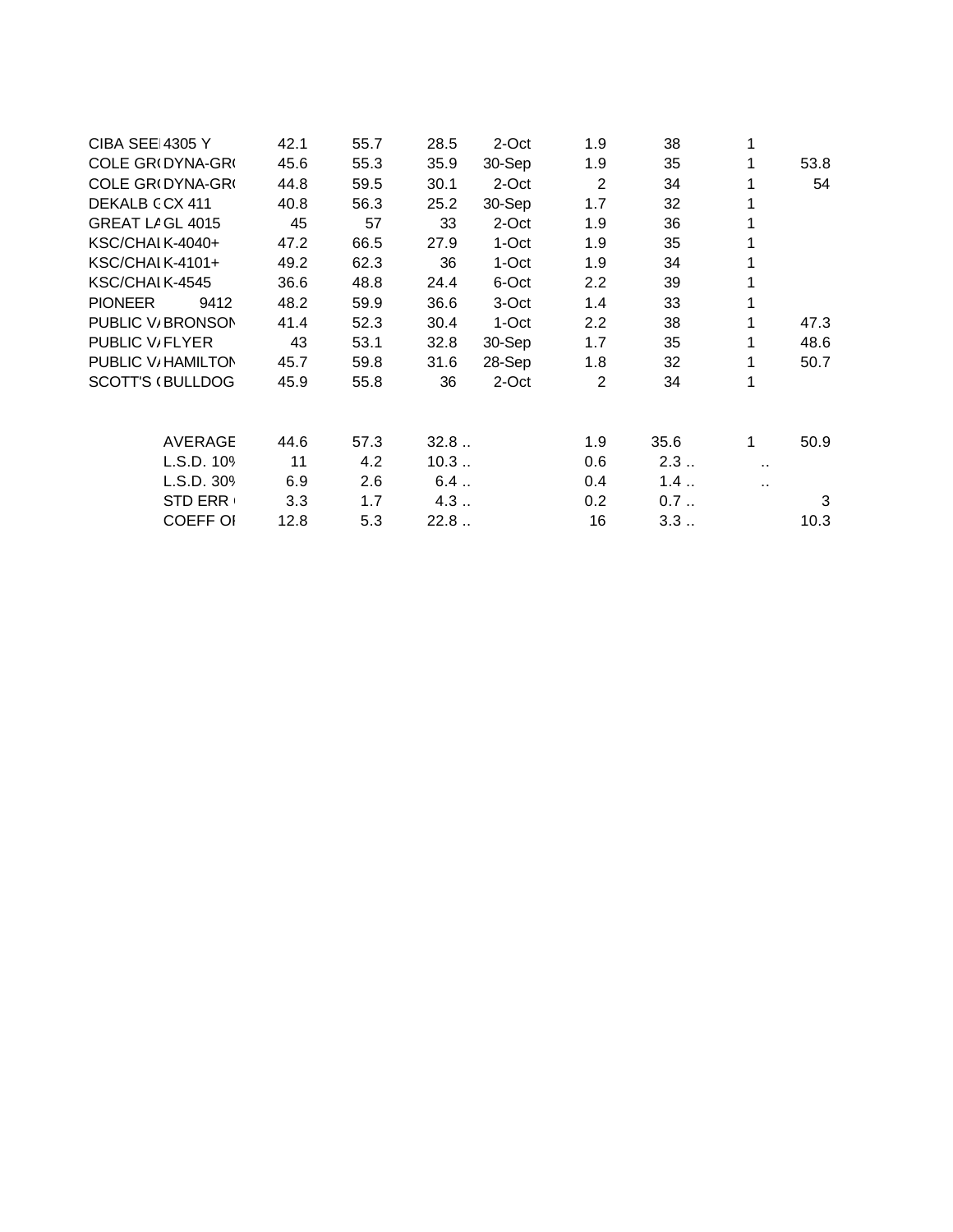| Ave<br>3 yr<br>bu/a |              |  |  |  |  |  |
|---------------------|--------------|--|--|--|--|--|
|                     | 49.2         |  |  |  |  |  |
|                     |              |  |  |  |  |  |
|                     |              |  |  |  |  |  |
|                     |              |  |  |  |  |  |
|                     | 51.1         |  |  |  |  |  |
|                     | 52.8         |  |  |  |  |  |
|                     |              |  |  |  |  |  |
|                     | 48.2<br>49.8 |  |  |  |  |  |
|                     | 50           |  |  |  |  |  |
|                     |              |  |  |  |  |  |
|                     |              |  |  |  |  |  |
|                     | $51.7$       |  |  |  |  |  |
|                     |              |  |  |  |  |  |

..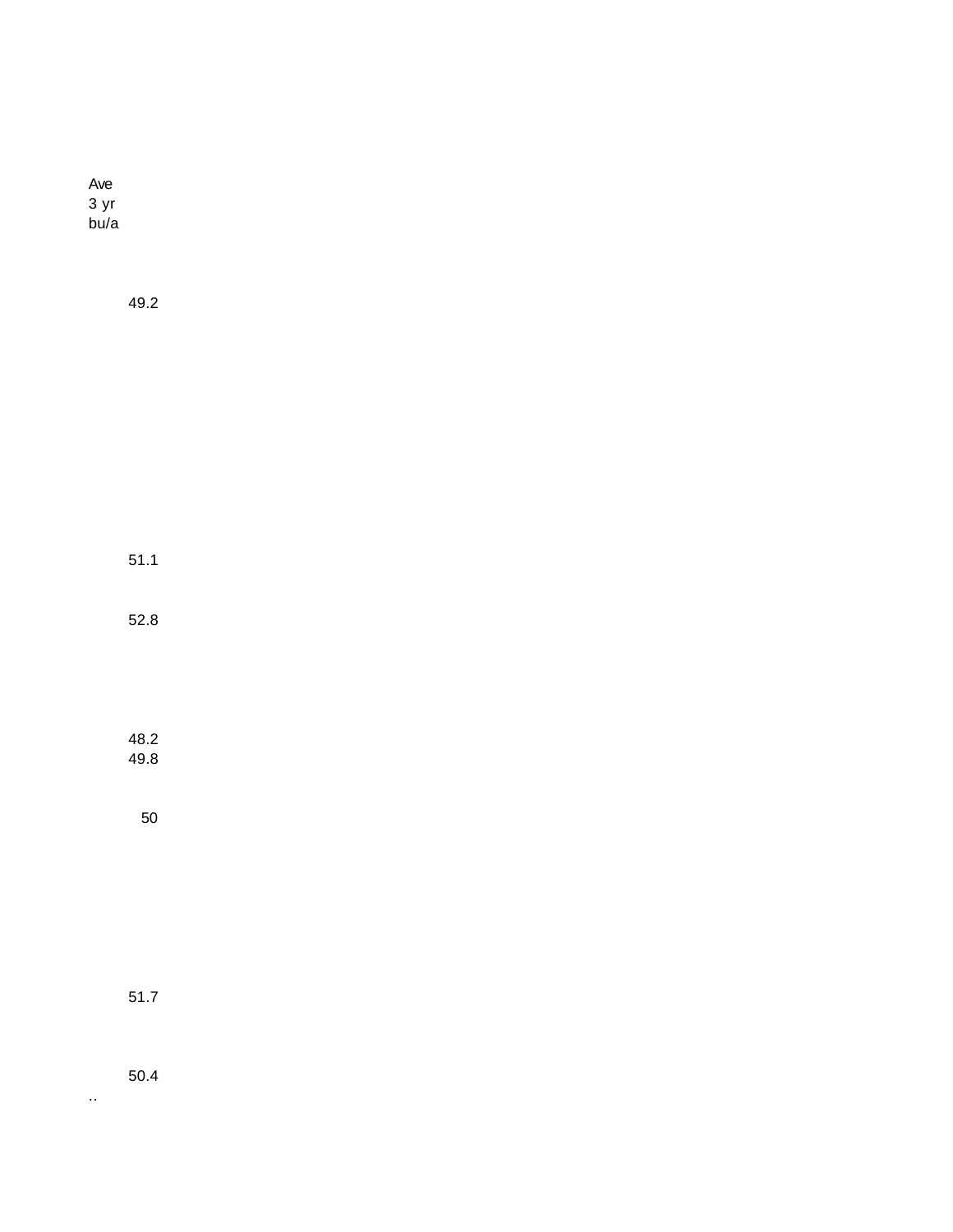| 1.6 |  |
|-----|--|
| 5.4 |  |
|     |  |

..

53.4

48.6

52.8

54 52.8 53.6

51.8 52.8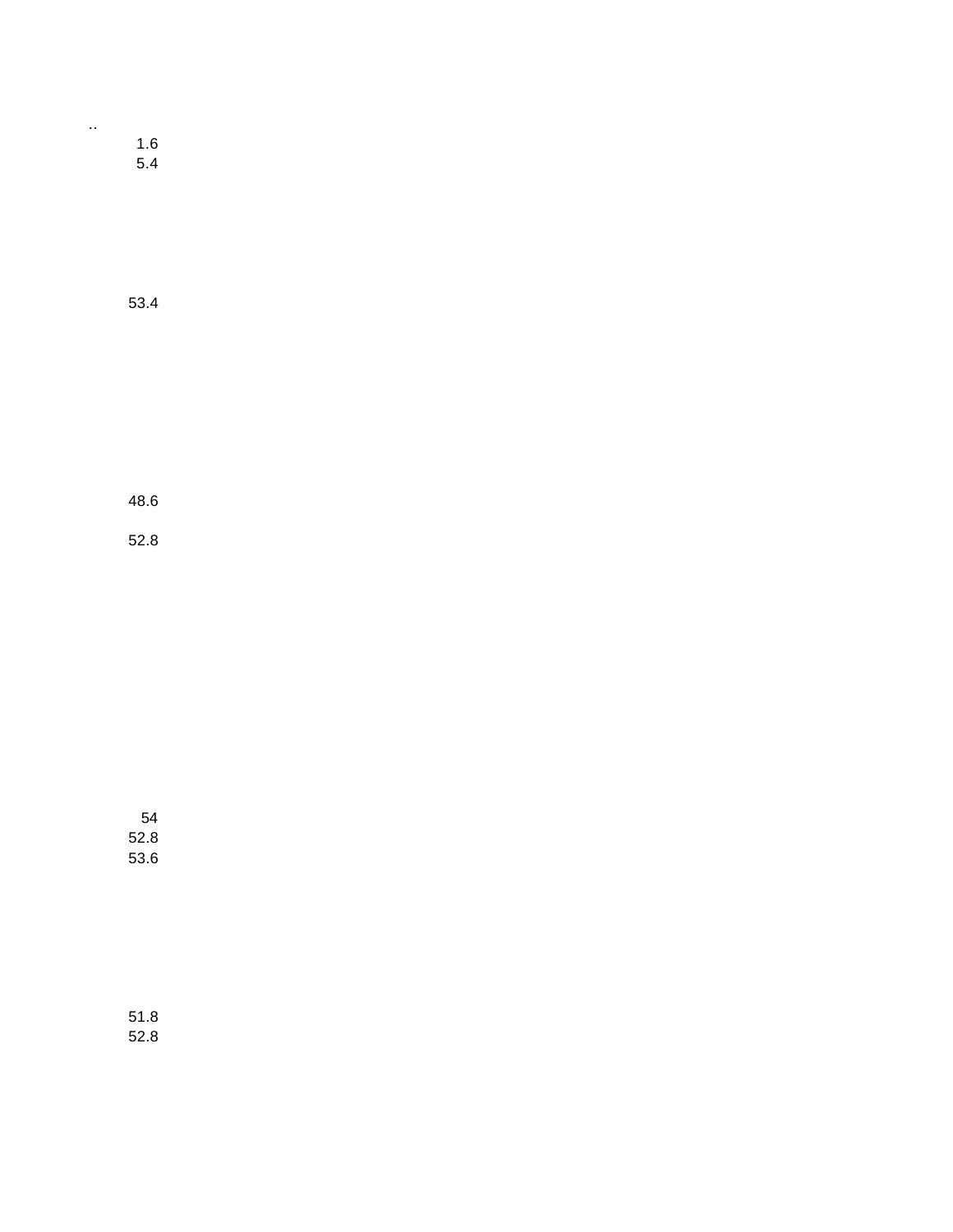| 53.4                 |  |
|----------------------|--|
| 53.7<br>54.4         |  |
| 51.4<br>52.3<br>51.5 |  |

51.9 50.7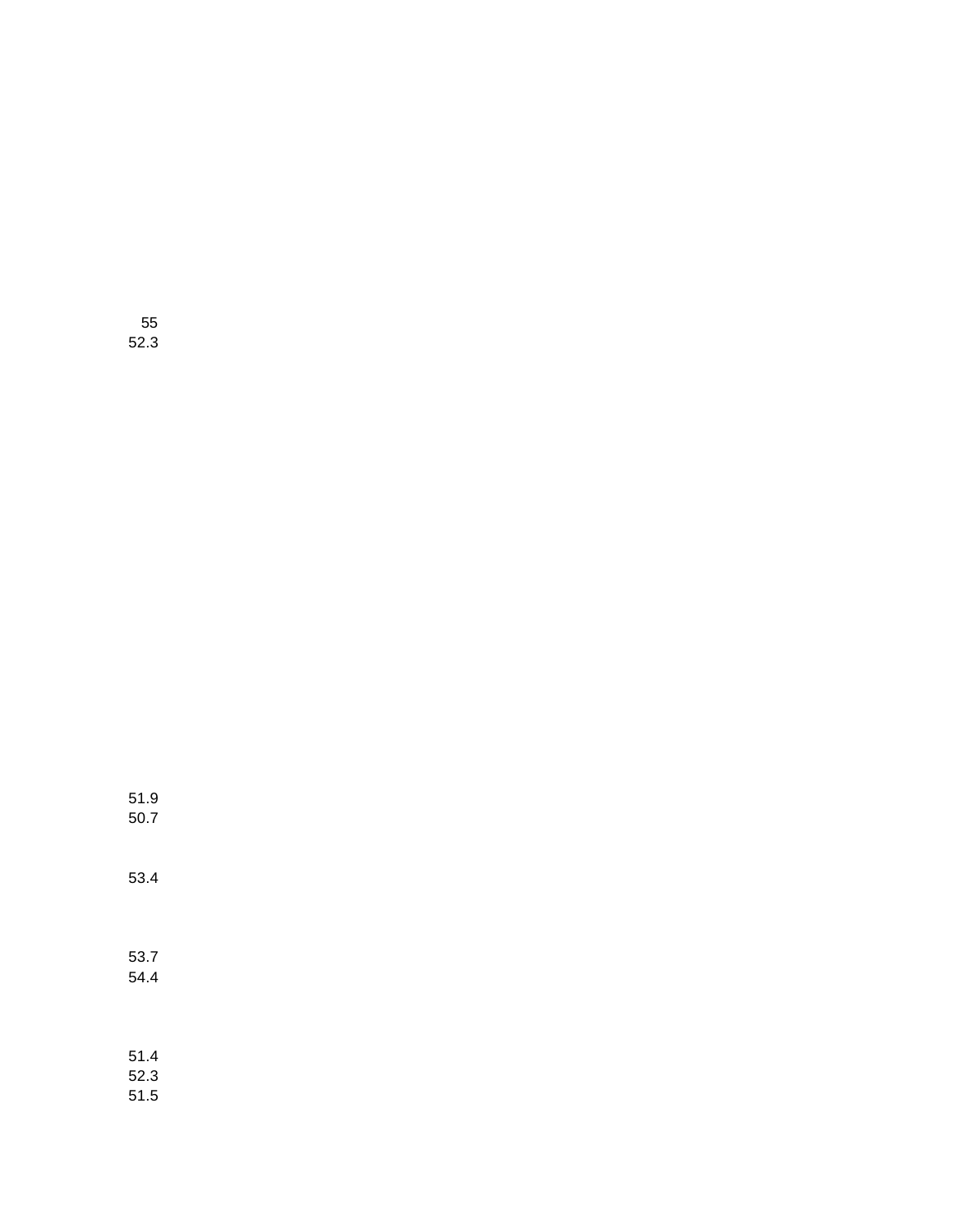48.5 49 49.5 52.1 49.5

53.3

54.2

52 .. ..

2 6.6